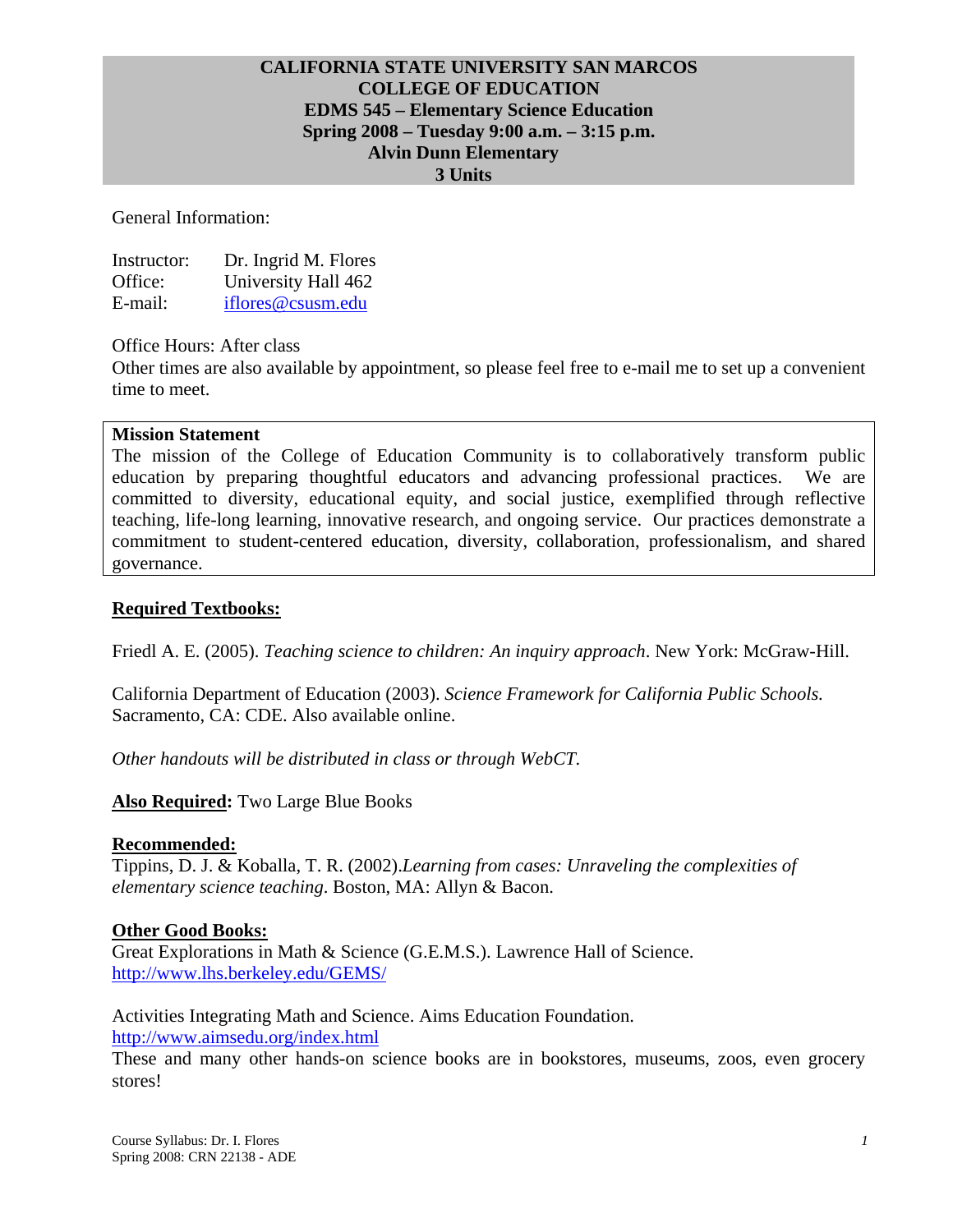## **COURSE DESCRIPTION**

This course is designed to provide a comprehensive overview of the objectives, skills, concepts, experiments, materials, and methods necessary to teach science to elementary school children. A series of team activities will provide you with first-hand experiences in these areas. This course focuses on instructional methods, techniques, materials, lesson planning, curriculum development, organization and assessment in science. The integration of curricular areas is addressed. Methods of cross-cultural language and academic development will be integrated into the course.

### **COURSE PREREQUISITE:**

Admission to the Multiple Subject/CLAD Teacher Credential Program.

## **COURSE OBJECTIVES**

By the end of this course, students should be able to:

- 1. Demonstrate proficiency with inquiry skills of observing, measuring, inferring, classifying, predicting, verifying predictions, hypothesizing, isolating variables, interpreting data, and experimenting.
- 2. Identify exemplary materials (curriculum kits, science programs, textbooks, equipment, technology, ancillary materials) appropriate for elementary school children.
- 3. Demonstrate knowledge and understanding of the California Science Framework, the California Science Content Standards, and the National Science Education Standards.
- 4. Demonstrate an understanding of the physical, earth and life science concepts included in the K-8 California Science Content Standards, and how to design lessons to teach the concepts.
- 5. Use the Learning Cycle model of instruction to teach science in a contemporary manner.
- 6. Use technology in elementary science teaching.
- 7. Demonstrate confidence in leading and performing investigations designed to teach science concepts, science process skills, and scientific attitudes.
- 8. Use authentic methods of assessment to evaluate student learning of science concepts and processes.
- 9. Design an elementary science-teaching mini-unit.
- 10. Practice strategies to include all students in science (linguistically and culturally diverse, students with disabilities and other students with special needs).

#### **INFUSED COMPETENCIES**

#### **Authorization to Teach English Learners**

This credential program has been specifically designed to prepare teachers for the diversity of languages often encountered in California public school classrooms. The authorization to teach English learners is met through the infusion of content and experiences within the credential program, as well as additional coursework. Students successfully completing this program receive a credential with authorization to teach English learners.

(Approved by CCTC in SB 2042 Program Standards, August 02))

#### **Special Education**

Consistent with the intent to offer a seamless teaching credential in the College of Education, this course will demonstrate the collaborative infusion of special education competencies that reflect inclusive educational practices.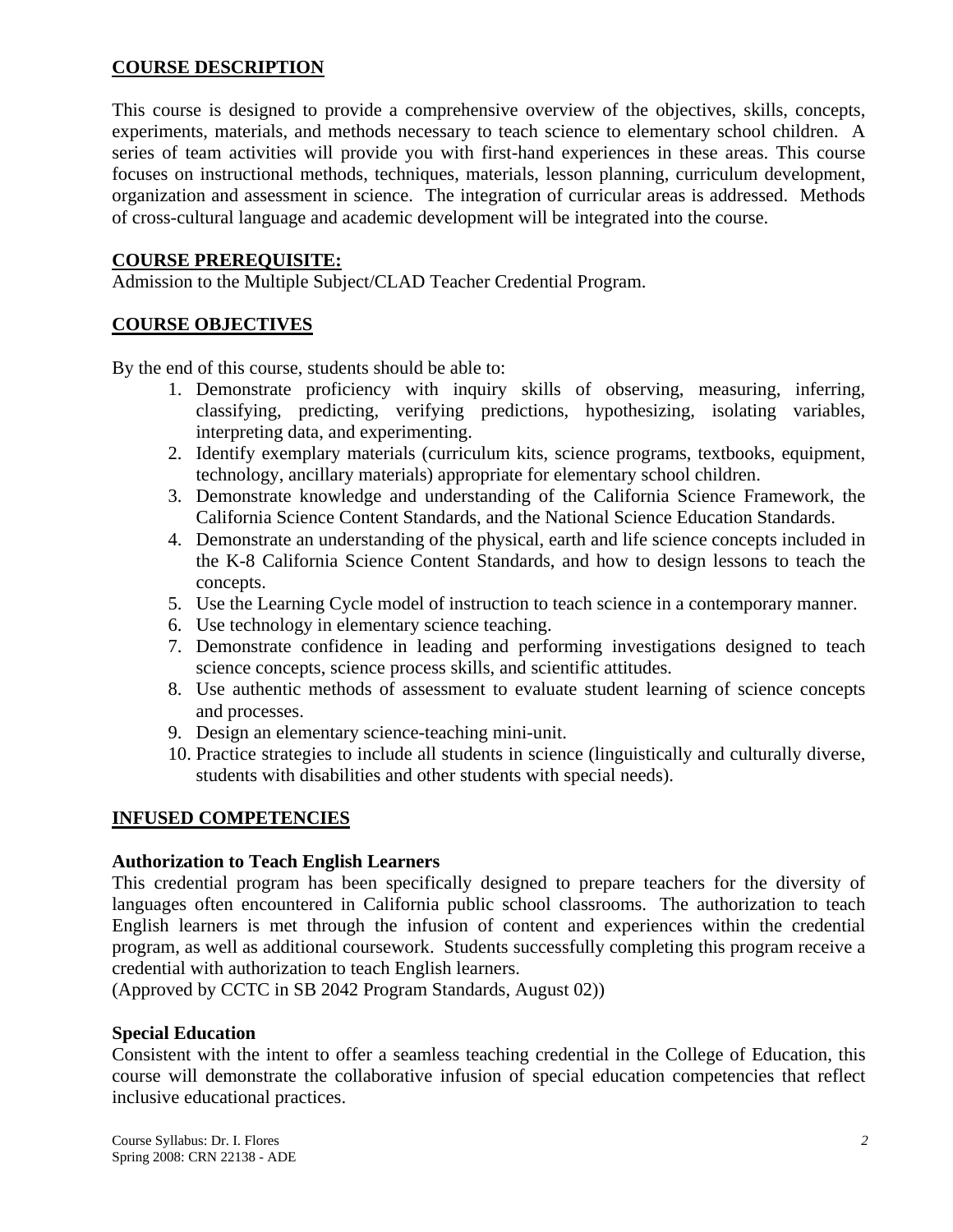### **Technology**

This course infuses technology competencies to prepare our candidates to use technologies, emphasizing their use in both teaching practice and student learning.

### **COURSE REQUIREMENTS**

#### **COE Attendance Policy**

Due to the dynamic and interactive nature of courses in the College of Education, all students are expected to attend all classes and participate actively. Absences and late arrivals/early departures will affect the final grade. At a minimum, students must attend more than 80% of class time, or s/he may not receive a passing grade for the course at the discretion of the instructor. Individual instructors may adopt more stringent attendance requirements. Should the student have extenuating circumstances, s/he should contact the instructor as soon as possible.

For this class, if you are absent 1 day, your highest possible grade is a B. If you are absent more than 1 day, your highest possible grade is a C, which means that you will not pass the course. Late arrivals and early departures will affect your final grade. Absences do not change assignment due dates. If you know you will be absent, please email any due assignments. Late assignments will receive a reduction in points for each day late.

### **Writing**

In keeping with the All-University Writing Requirement, all courses must have a writing component of at least 2,500 words (approximately 10 pages), which can be administered in a variety of ways.

#### **Students with Disabilities Requiring Reasonable Accommodations**

Students are approved for services through the Disabled Student Services Office (DSS). This office is located in Craven Hall 5205, and can be contacted by phone at (760) 750-4905, or TTY (760) 750-4909. Students authorized by DSS to receive reasonable accommodations should meet with their instructor during office hours or, in order to ensure confidentiality, in a more private setting.

#### **CSUSM Academic Honesty Policy**

"Students will be expected to adhere to standards of academic honesty and integrity, as outlined in the Student Academic Honesty Policy. All written work and oral assignments must be original work. All ideas/materials that are borrowed from other sources must have appropriate references to the original sources. Any quoted material should give credit to the source and be punctuated with quotation marks.

Students are responsible for honest completion of their work including examinations. There will be no tolerance for infractions. If you believe there has been an infraction by someone in the class, please bring it to the instructor's attention. The instructor reserves the right to discipline any student for academic dishonesty in accordance with the general rules and regulations of the university. Disciplinary action may include the lowering of grades and/or the assignment of a failing grade for an exam, assignment, or the class as a whole." Incidents of Academic Dishonesty will be reported to the Dean of Students. Sanctions at the University level may include suspension or expulsion from the University.

#### **Plagiarism:**

As an educator, it is expected that each student will do his/her own work, and contribute equally to group projects and processes. Plagiarism or cheating is unacceptable under any circumstances. If you are in doubt about whether your work is paraphrased or plagiarized, see the Plagiarism Prevention for Students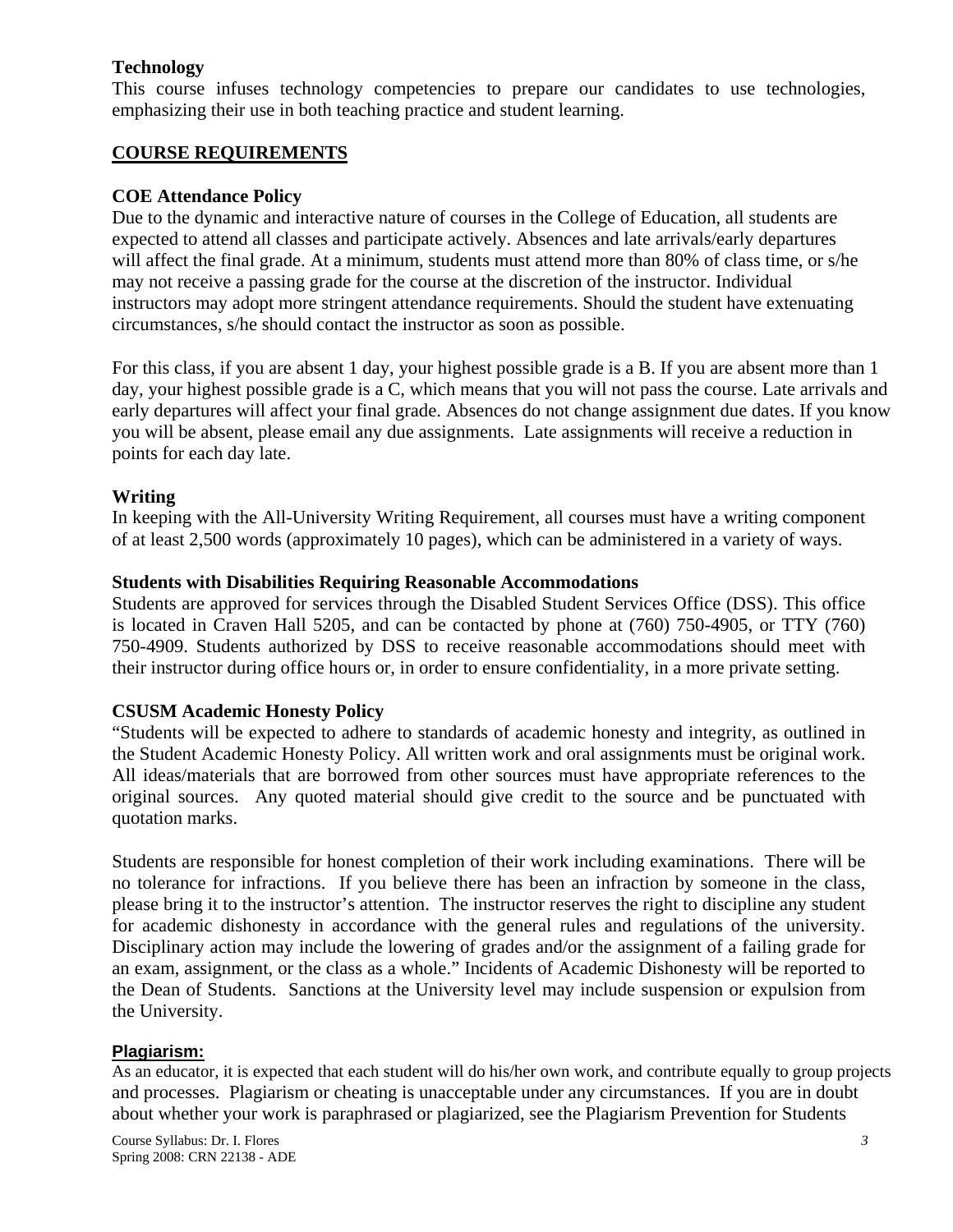website http://library.csusm.edu/plagiarism/index.html. If there are questions about academic honesty, please consult the University catalog.

## **TOPICS OUTLINE**

The Nature of Science The Learning Cycle Model of Teaching Learning Cycle Science Lesson Demonstrations Writing Objectives for Student Learning Writing Science Concept Definitions CA Science Content Standards Grades K-8 California Science Framework SDAIE Strategies in Science Infusing Writing Activities in Science Lessons Science Curriculum Kits and State Approved Texts Science Process Skills and Scientific Attitudes Current Issues in Science Education Infusing Technology into Science Teaching Authentic Assessments in Science Science Projects, Student Research, Science Fairs Safety in the Science Class Inclusion and Teaching Science to Students with Special Needs

## **COURSE ASSIGNMENTS:**

- 1. Reading Journal (Concept Maps and Big Ideas Papers) 15%
- 2. California Science Framework and Standards Activity 10 %
- 3. Leadership of Hands-on Science Lesson Activities (Group sizes TBD) 20%
- 4. Science Exploratorium Lesson Plan/Presentation 15%
- 5. Science Teaching Unit and Presentation 25 %
- 6. TPE Reflection and Response Via Task Stream 10 %
- 7. Active Participation, Collaboration and Professionalism (all or nothing credit) 5 %

Each student is responsible for ensuring that assignments are submitted correctly and on time. Late assignments will be penalized by a 10 %-point reduction each day they are late, and the latest submission date is by the next class session. WebCT assignments not correctly posted do not count as submitted and will be subjected to the late assignment policy. Keep digital copies of all assignments for your Credential Program Electronic Portfolio. You will not be assigned a course grade unless all the assignments are turned in.

**NOTE: The TPE assignment is considered a final exam, and you will not pass the course if the TPE 14 (Technology) assignment is not posted to TaskStream by the due date/time indicated in the course schedule of topics and assignments located in this syllabus.**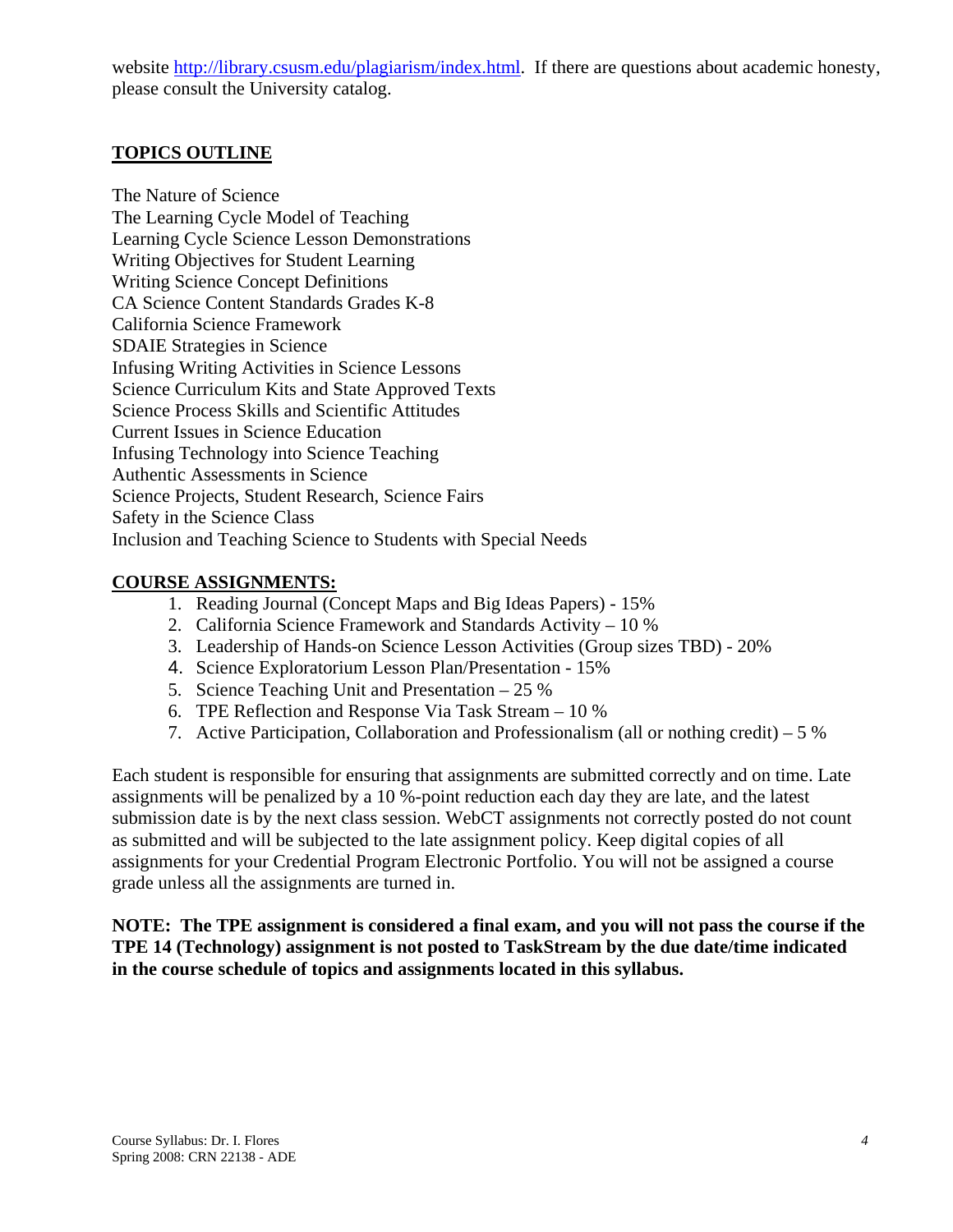## **CRITERIA FOR GRADING ASSIGNMENTS**

- A 90-100%: Outstanding work on assignment, excellent syntheses of information and experiences, great insight and application, and excellent writing.
- B 80-89%: Completion of assignment in good form with good syntheses and application of information and experiences; writing is good.
- C 70-79%: Completion of assignment, adequate effort, adequate synthesis of information, and application of information and experiences, writing is adequate.
- D 60-69%: Incomplete assignment, inadequate effort and synthesis of information, writing is less than adequate.

Grades will be determined by points earned:

 $A = 93-100$   $C + 77-79$  $A = 90-92$   $C = 73-76$  $B+=87-89$  C- = 70-72  $B = 83-86$   $D = 60-69$  $B = 80-82$   $F = 0-59$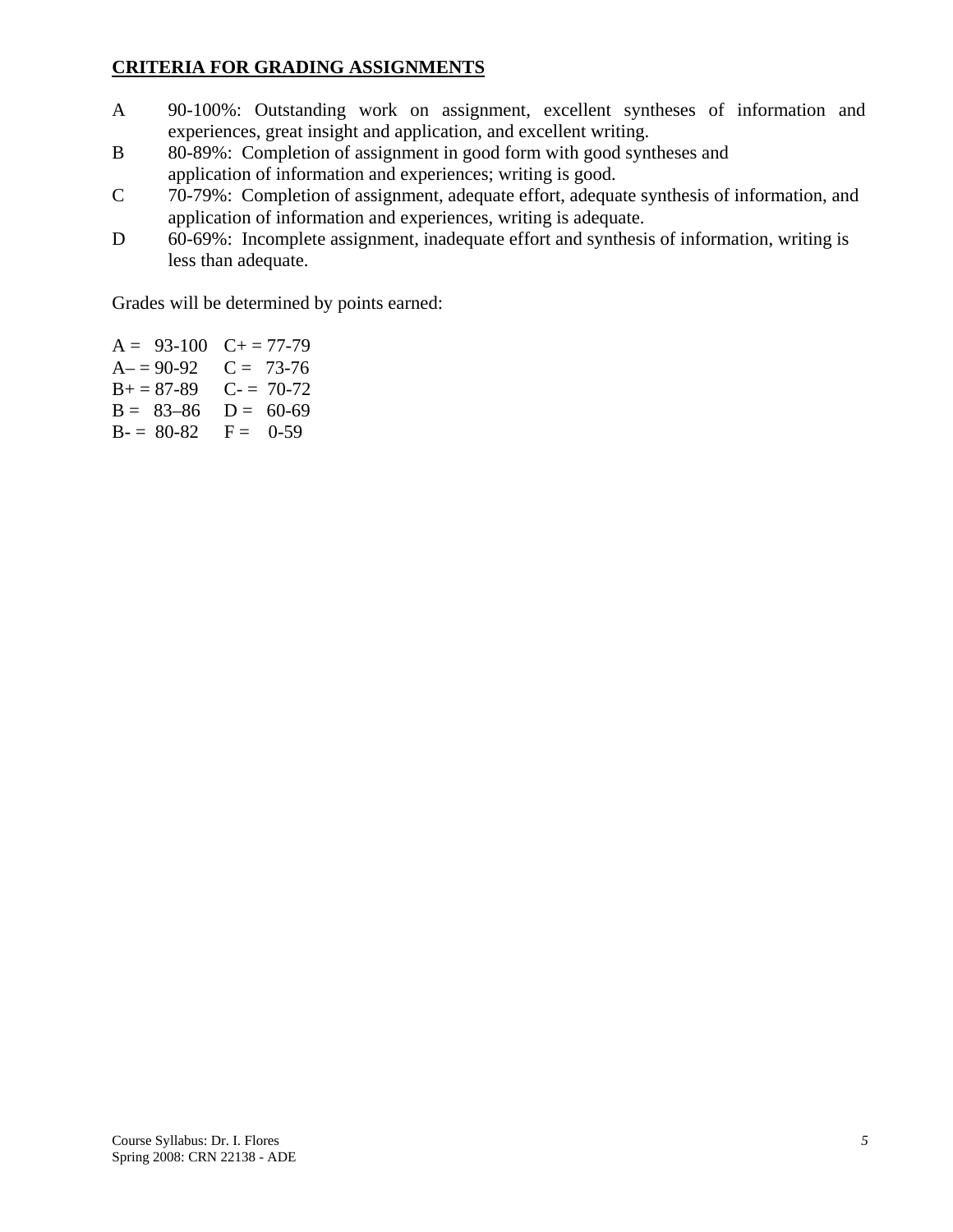## **ASSIGNMENT DESCRIPTIONS AND CRITERIA**

## **1. Reading Journal** (individual**) - 15%**

The purpose of the journal entries is to help you carry the science content from short term into long term memory and understanding so that you can more easily teach science when you become a classroom teacher. The assigned readings provide an important foundation for your increasing understanding of how to effectively teach science. You will need two Large Blue Books for this assignment. Reading journals (blue books) will be collected at each class session, and must be turned in by the due date indicated in the course schedule. You must use the pages provided in your Large Blue Books. You have the option of word processing and stapling your entry into the Large Blue Book; spiral paper stuck in Blue Books will not be accepted.

Each class session you will be required to complete journal entries for one chapter (your choice of which chapter from the assigned readings). The first journal entry, which will consist of a Big Ideas Paper for one of the chapter readings assigned for Class Session 2, is due by the start of class time. The Big Ideas Paper consists of explaining the key science concepts for one of the chapters assigned for that week (from whichever chapter you choose).Then for the next week (Session 3), you will create a Concept Map (following procedures taught in class) for one of the assigned chapter readings for that week (your choice of which chapter from the assigned readings). For Class Session 4, you will repeat the process for a Big Ideas paper, and the following week you will repeat the process for the Concept Map. This cycle/schedule will continue up through Session 6.

Every week you will turn in the Blue Book. You will alternate making entries between your Large Blue Books so that while I am grading one, you are writing in the other

- The Concept Map must include ALL major concepts discussed in the chapter. Do not include information from the investigations, only the science content. The Concept Map must follow the Concept Mapping procedures taught in class. Each concept map has a possible total of 9 points.
	- a. Most general, inclusive Concept at top……………. ……….worth 1 point
	- b. Map must show hierarchy……………………………………worth1 point
	- c. All major concepts included………………………………….worth 3 points
	- d. 1-2 words (nouns) for Concepts……………………………...worth 2 points
	- e. Verbs or prepositions for Linking Words between Concepts ..worth 2 points
- The Big Ideas paper should explain **ALL** major science concepts (not the investigations) from one chapter reading. Be sure to write in complete sentences, not outlines, though the sentences may be bulleted. Your Big Ideas paper is **not** a reflection of your thoughts; it is a summary of the science content.

Each Big Ideas paper is worth a total of 9 points.

- a. Complete sentences………………………………………….worth 4 points
- b. Major science concepts included…………………………….worth 5 points

For both Big Ideas Papers and Concept Maps, (a) indicate on each page of your Large Blue Book the title of the Chapter you are outlining, (b) write your name and date at the top of each page and (c) number each page.

.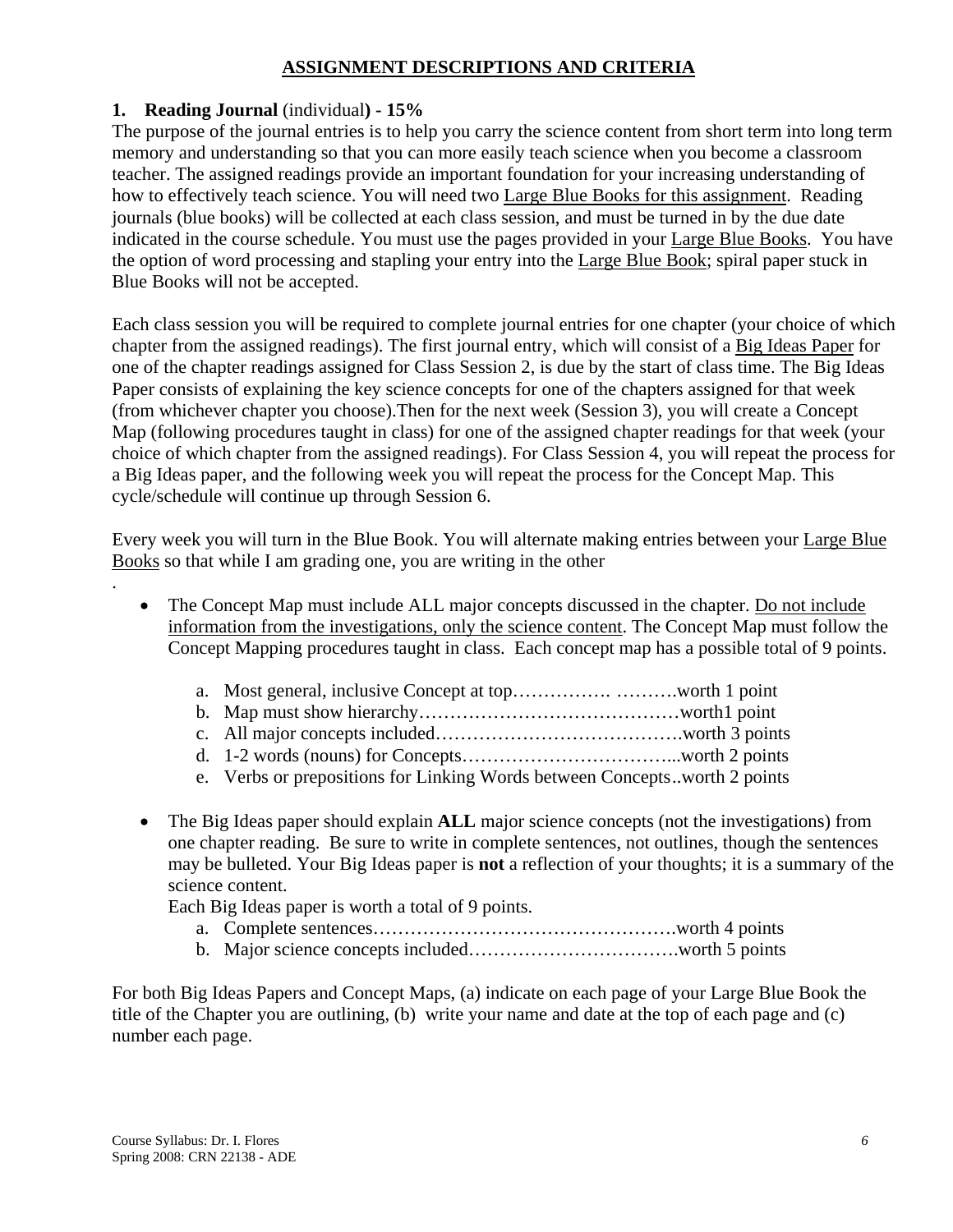# **2. California Science Framework and Standards – 10% (See schedule for Due dates)**

Purpose of the assignment: To read a portion of the California Science Framework and the Standards for a particular grade. You will write your individual response to the readings. Then you will work with your grade level team to prepare and do a presentation to the class. It is essential that you do the reading and the write-ups BEFORE you meet with your team.

## **3a. Framework summary response: (Individual) – 3%**

- Read the first part of the California Science Framework, up to page 22. This includes Board Policy, the Introduction and Chapters One and Two.
- Think about the reading holistically.
- Type about one page, in your own words, that answers these questions: What were the most important ideas addressed in the reading? How does science teaching differ from instruction in other subjects? What are the most important elements of a strong science instructional program?

Come to class prepared to discuss the questions and turn in your responses.

•

# **3b. Grade level Science standard response: (Individual) – 3%**

- Using the standard for your chosen grade, pick a line item from physical science, life science, and earth science. For each one, come up with a brief description of an activity that children in that grade can do that also addresses one of the Investigation and Experimentation standards for the grade.
- You should end up with three sections, each of which includes a content line (physical, life, or earth science), an Investigation and Experimentation line, and a one or two sentence description of an activity that combines the two. The whole thing should be about a page.
- See example next page.

## **3c. Team preparation and presentation – (in class with your Team) – 4% You will be given 30-40 minutes of class time to work with your team.**  Get together with your team. Look at the activities that everyone wrote up for Assignment 2b. Choose one activity.

- As a team, write up a lesson plan for the activity (with objectives, assessment, and a brief description of the activity}. Put it on chart paper, or an overhead transparency, or PowerPoint so it can be easily presented to the class. Make sure you quote the line from the standard on which your lesson plan is based.
- As a team, come up with a brief overview of the Science Standards for your grade. Don't try to give us every single line of the standard. Summarize it in such a way that we see generally what students are supposed to learn in physical, earth, and life science and in Investigation and Experimentation in that grade.
- In 8 minutes or less, present your lesson plan and standards choices. Be prepared to explain why your lesson plan represents really good science for kids.
- Your grade for this assignment will be based on the content and quality of your presentation, and on the level of collaboration of the group.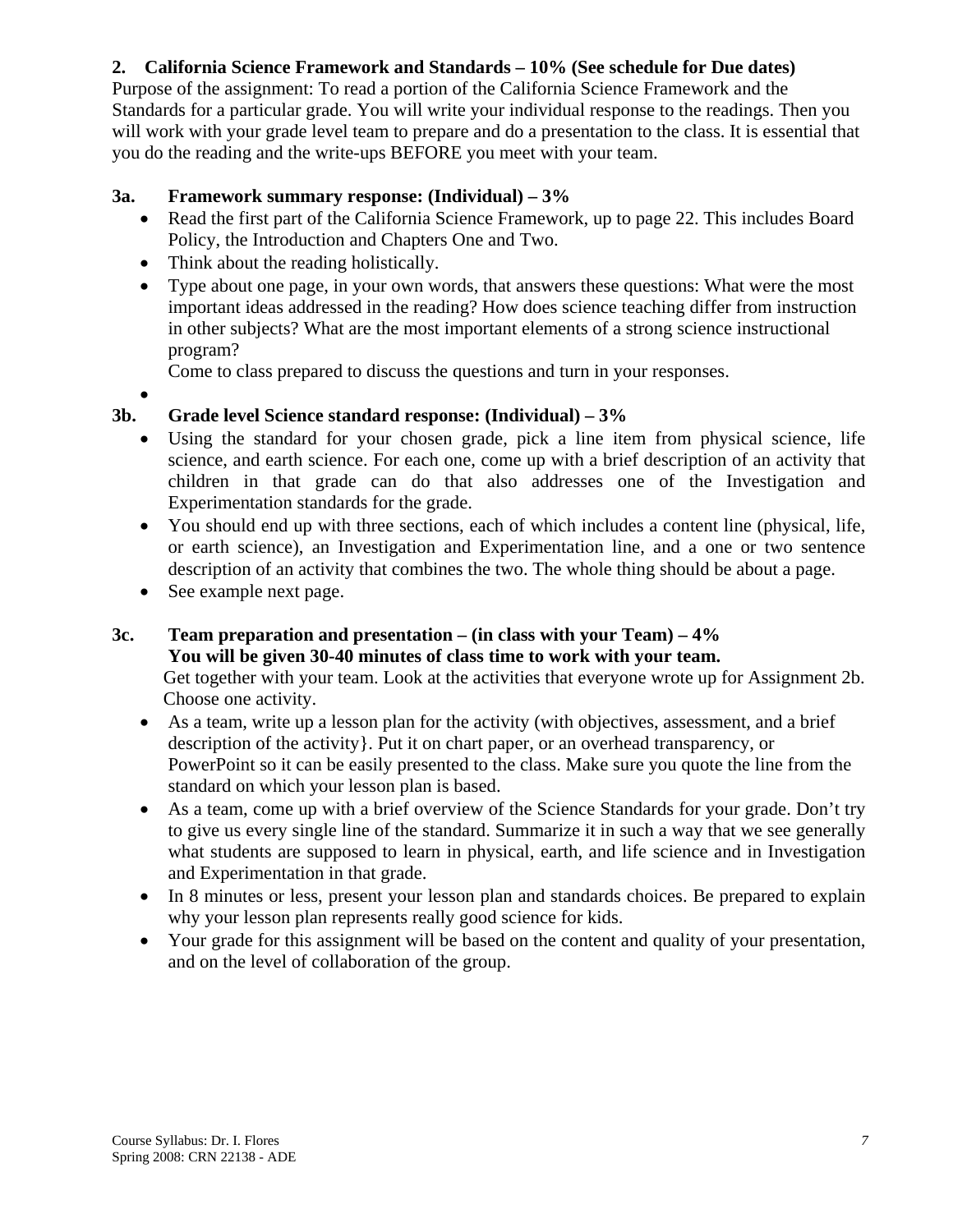### **Sample Response to Assignment 3b**.

### Grade Four

### Physical Science

1b. Students know how to build a simple compass and use it to detect magnetic effects, including the Earth's magnetic field

Investigation and Experimentation 6f. Follow a set of written instructions for a scientific investigation.

### Activity

Following directions from the Internet, the students will work in partner pairs to build compasses, using paper cups, thread, a needle and a magnet. They will observe and record the action of the compass indoors and outdoors, and in proximity to various objects.

### Life Science

2c. Students know decomposers; including many fungi, insects, and microorganisms, recycle matter from dead plants and animals.

Investigation and Experimentation

6c. Formulate and justify predictions based on cause-and-effect relationships.

### Activity

The students will predict the growth of mold on bread that has no preservatives. They will observe and record the progress of the mold in various circumstances (if the bread is left in the open air, if the bread is in a closed sandwich bag, etc.)

Earth Science

5c. Students know moving water erodes landforms, reshaping the land by taking it away from some places and depositing it as pebbles, sand, silt, and mud in other places (weathering, transport, and deposition).

Investigation and Experimentation

6b. Measure and estimate the weight, length, or volume of objects.

#### **Activity**

In groups of four, students will create landforms (using common dirt) on cookie sheets. They will add measured amounts of water to their landforms, and will collect and measure the dirt that runs off.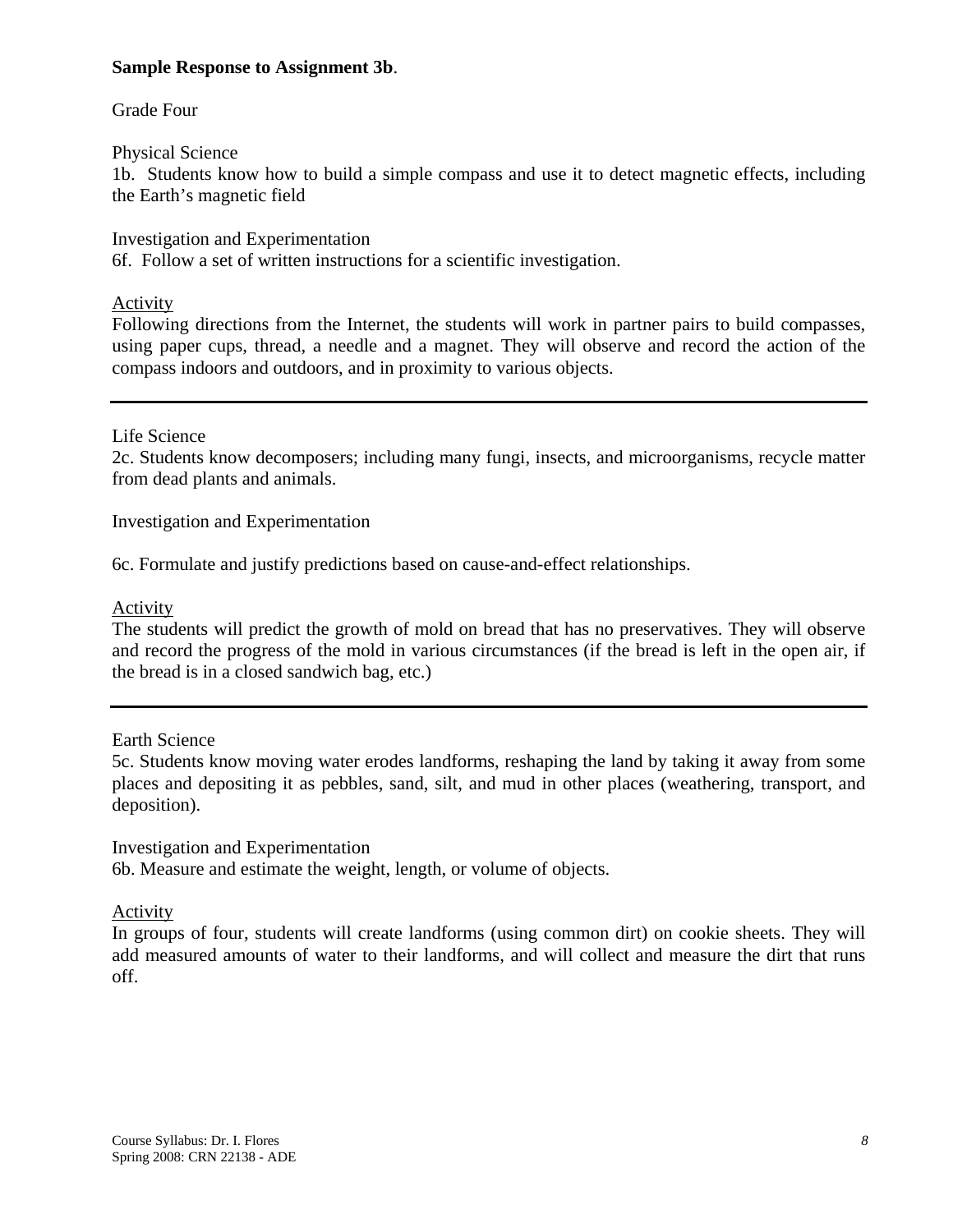### **3.****Leadership of Hands-on Science Lesson Activities (Group sizes TBD) - 20% (Due on the assigned day for the lesson) NOTE: These are also called Learning Cycle Lessons.**

Purpose of the Assignment: To develop and teach a particular kind of a science inquiry lesson that teaches both science thought processes and science content.

Students will lead hands-on science lessons during class. The lessons should:

- a) model inquiry instruction, use good questioning skills, and be content-understandable.
- b) be based on the CA Science Content Standards.
- c) reflect application of the Learning Cycle
- c) include strategies/methods for teaching English language learners and students with disabilities.
- d) include technology integration.

You will work in groups of 2-3 to lead science lessons based on the Learning Cycle Model of Instruction. You will prepare and teach this lesson to your classmates. Each lesson will be allocated 35 minutes of class time to teach their lesson. Your classmates will not role-play elementary students, but will learn the science content and how to teach it. Treat your classmates as teachers, not elementary students. You may use activities from your course text, Internet, or other science resources.

Each group will be assigned a specific grade level for which you will plan and teach the lesson. This will determine the grade level and California Science Standard your lessons will cover. The group will work together reviewing each other's lesson ideas, sharing resources, and making sure each member presents a different part of the lesson. Collaboration between group members is essential to divide up the work, and support each other.

The lessons should include hands-on lessons, and should emphasize particular science concepts. The Exploration and Application phases of the Learning Cycle require different hands-on science activities using manipulatives. **ALWAYS begin Exploration with students making PREDICTIONS**. Hands-on activities are NOT reading or completing worksheets (though they may require students to read something or complete lab observation sheets). You should take the activities "off of paper" and require students to use the science process skills with science manipulatives. **You need to know and demonstrate the stages of the Learning Cycle, or you will not be given credit for your lesson.**

Be sure you understand the concepts you are emphasizing, and that you can explain them. The lessons should be developmentally appropriate for K-6, and should follow the NSTA Safety Guidelines. **Begin the lesson by writing essential questions about the lesson on the board, for students to consider during the lesson.** These questions should be **higher level questions** (analysis, synthesis or evaluation level) according to Bloom's Taxonomy. Make sure that you include the **3 stages of the Learning Cycle**. **Begin the lesson with students writing their predictions about the outcomes of the activity**. Make sure that science content background and applications to everyday life are addressed. You need to **EXPLAIN** Strategies for English language learners and adaptations for students with disabilities.

**Prepare a PowerPoint Presentation to use in your lesson.** The presentation should include a detailed explanation of the science content, as well as a list and definitions of science concepts important to the lesson. Additionally, include a list of at least 5 web sites (with short descriptions) that address the science topic and concepts through simulations, graphics and movies. You should have links to these web sites and show examples during the lesson. **Bring children's literature books to class to show.**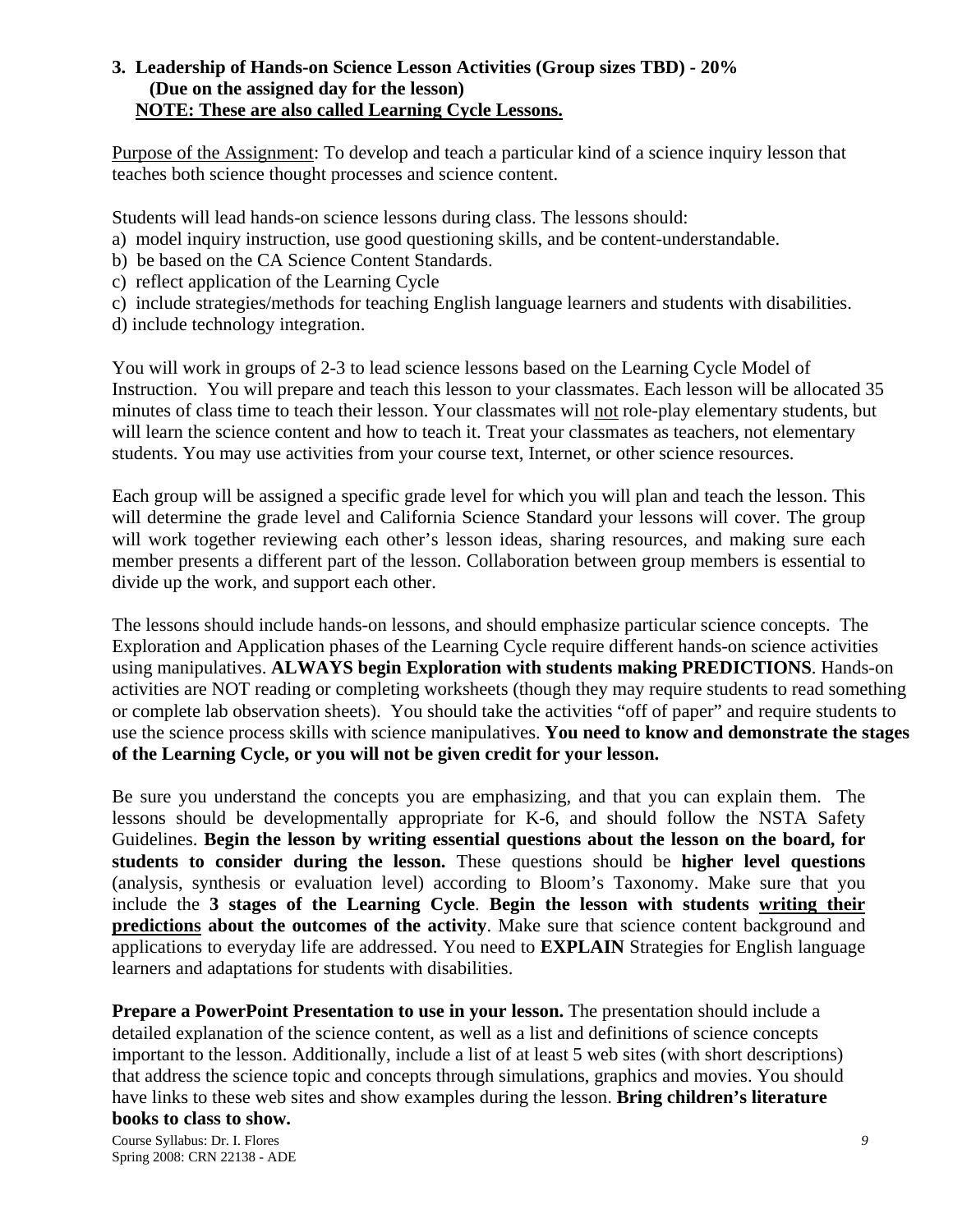Science Lesson Document

- Prepare a document which includes the information under Lesson Plan Format, making sure you include:
	- o team members' names at the top
	- o references at the end of the lesson plan.

After teaching the lesson in class, you should each write a one page reflection. The reflection should include strengths, weaknesses, and recommendations for improvement. Each person should turn in the reflection at the next class session, along with a copy of your Peer Evaluation form.

IMPORTANT NOTE: At least **four full days PRIOR to your group's presentation**, email to your instructor (via WebCT) your complete lesson plan and PowerPoint Presentation for the instructor's review. (Failure to email the completed lesson and PowerPoint to the instructor at least 4 days prior to your presentation will **count 10 points off your grade for this assignment**.) Include in your email, your cohort name/number, and the date you will present to the class. After I have approved your lesson plan and you make any needed/suggested revisions, you should make copies of the lesson to bring for classmates on the day of the presentation. You may also email your approved lesson plan to classmates if you are able to do so at least 2 days prior to the lesson presentation. However, please bring a few copies to class for students who may forget to bring them. On the day of your presentation, please provide a hard copy of your lesson plan to your instructor.

After your presentation (by the next class), turn in your **Reflection.**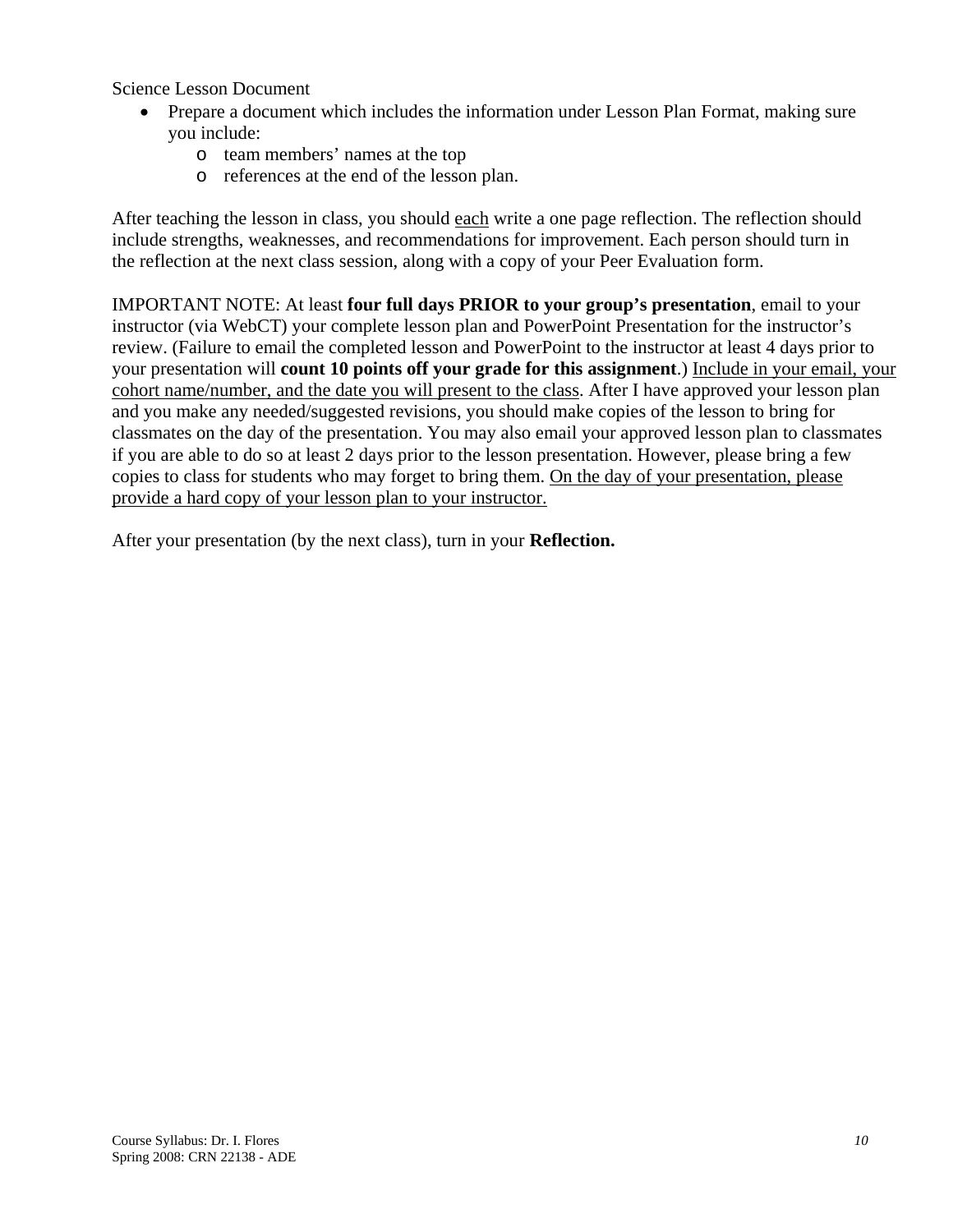## **Lesson Plan Format**

**Lesson Title**: What is the title of your lesson?

**Grade Level**: What is the grade level?

**Student Groupings**: How will you group students for instruction?

**Materials/Resources/Technology:** What does the teacher need? What do the students need?

**California Science Content Standard(s):** What standards are addressed? Include at least one science area (life science, physical science, or earth science) standard and one investigation standard.

**Lesson Objective(s):** What do you want students to be able to do? Write in complete sentences. Use an action verb and explain how students will demonstrate their new knowledge and understanding. "The students will \_\_\_\_\_\_\_\_\_\_\_\_\_\_\_\_\_\_\_\_\_\_\_..."

**Science Concept(s):** What are you trying to teach (at least one well-developed paragraph)? Do not say "The students will \_\_\_\_." (That is an objective, not a concept.)

**Essential Questions** (higher level; see Bloom's taxonomy): What are your essential question(s) for this concept? What leads to the big idea? What is it that students should be able to answer by having successfully participated in your lesson? Ensure that these are not lower level fact or information questions.

**Assessment**: How will your students demonstrate that they have met the objective(s)? What evidence demonstrates that they have achieved the objective?

**Criteria for Assessment:** What criteria will you use to grade the assessment? How will you know if someone has successfully completed the assessment?

**Lesson Procedures:** Explain the procedures for each part of your lesson. Include what the teacher will do and what the students will do.

#### **The Learning Cycle**

- a. Exploration Begin with students making predictions, then have a hands-on SCIENCE activity.
- b. Concept Invention Make sure students share and discuss data and ideas (gathered in the exploration phase) in the first part of the concept invention stage; then teacher introduces new terms and provides further explanations.
- c. Concept Application Should be a  $2<sup>nd</sup>$  hands-on SCIENCE activity.

#### **Accommodations/Adaptations/Applications:**

- $\triangleright$  Strategies for English language learners and explanations (at least 3)
- $\triangleright$  Adaptations for students with disabilities and explanations (at least 3)
- $\triangleright$  Applications to everyday life and explanations (at least 3)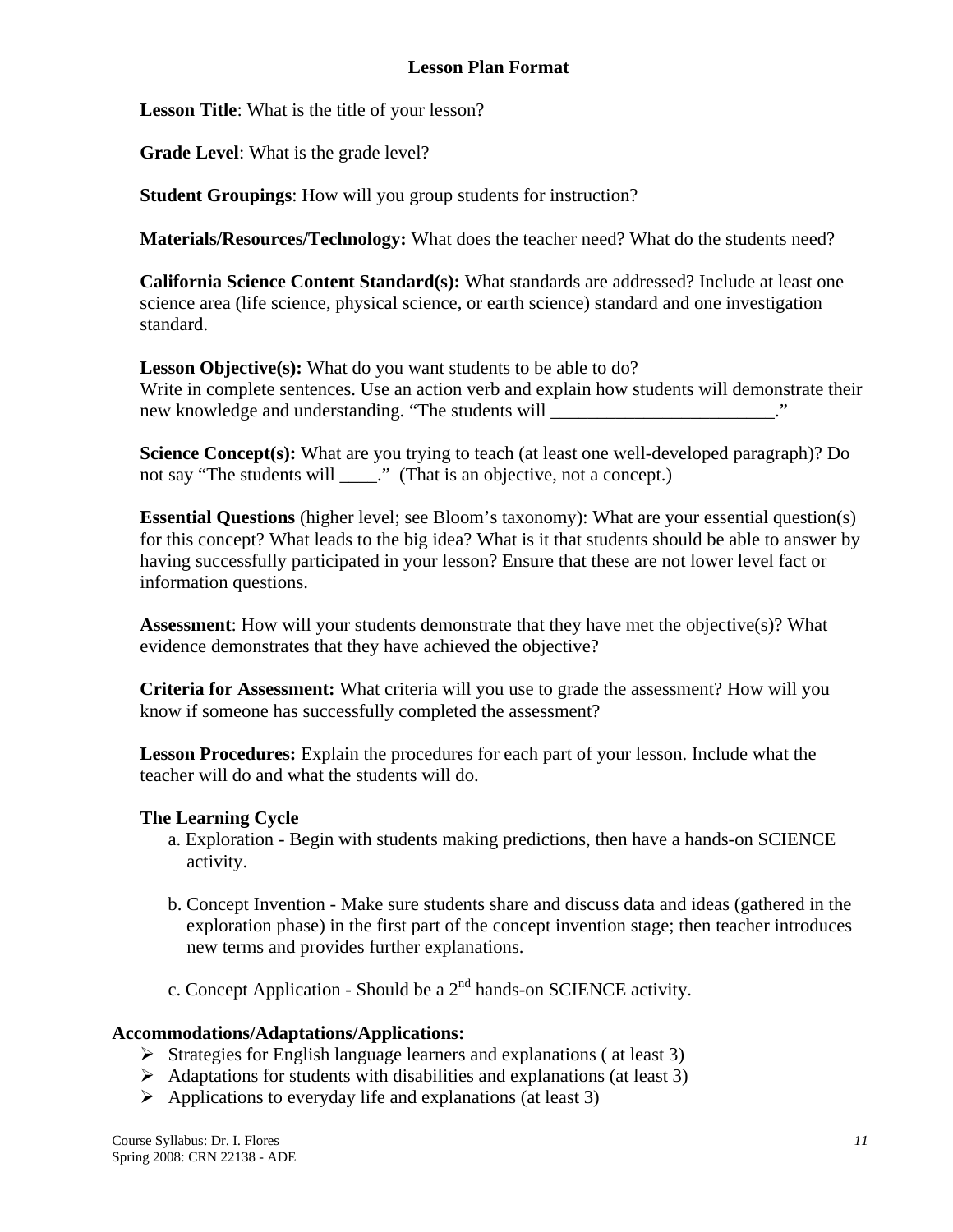**Science Content Background:** At least a 1-2 page summary of the content background

**Web Sites**: 3 interactive relevant web sites with descriptions

**Children's Literature Books**: Title, author, publisher, year of two (2) children's books on the topic

BRING BOOKS TO CLASS

**References:** Title, author, publisher, year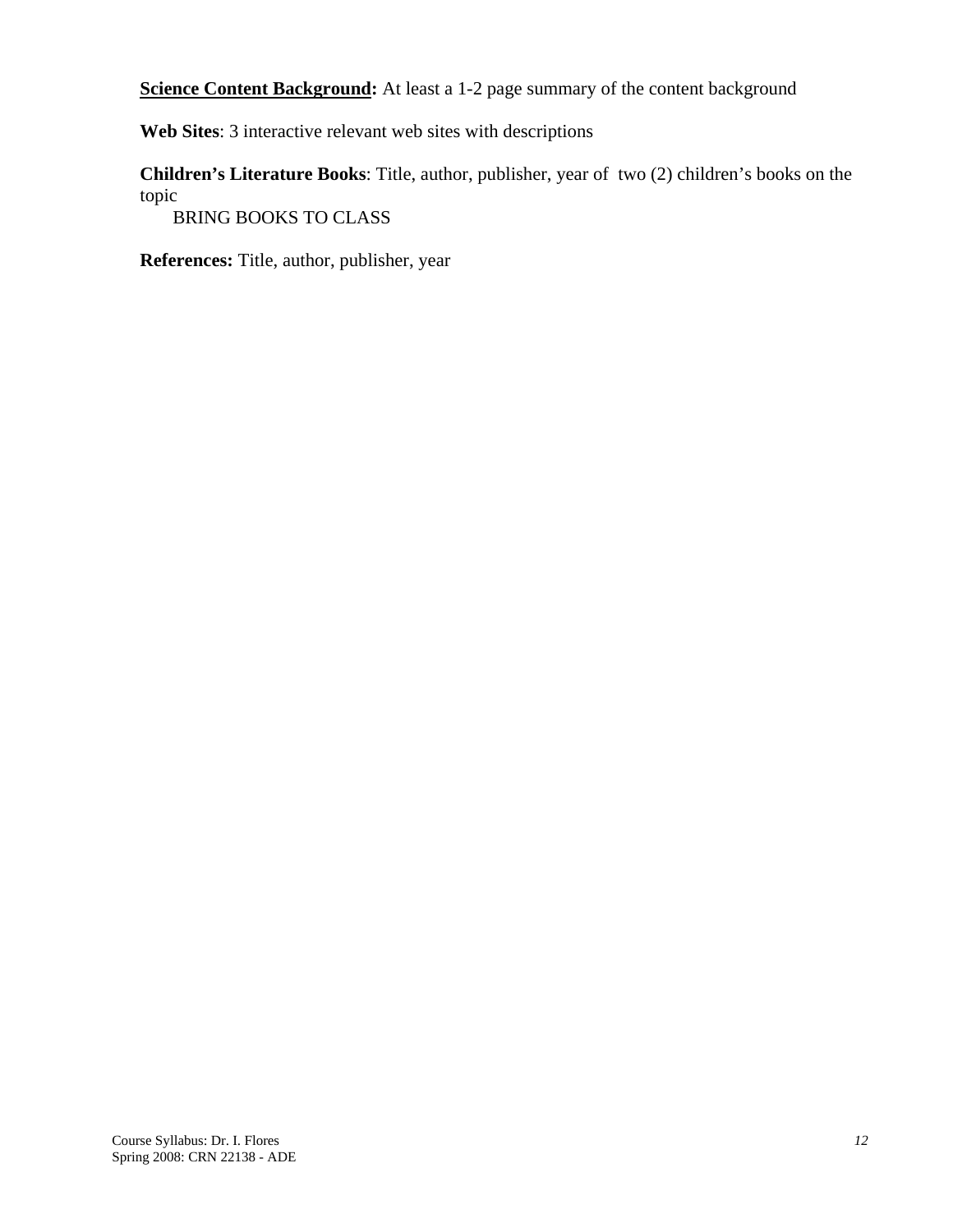# **4. Science Exploratorium Lesson Plan/Presentation (2-3 group members) - 15%**

You will prepare a hands-on science inquiry activity and poster for elementary students reflecting a discrepant event that leads to a science concept. You will work in small groups (2-3) as assigned in class. You will present the lesson at our Elementary School Science Fair Exploratorium. Prior to teaching the lesson, turn it in to your instructor for review. The activity should be developmentally appropriate, and should follow the NSTA Safety Guidelines. Be sure you understand the concept(s) you are emphasizing, and that you can explain them. The lessons should include hands-on tasks, and should emphasize particular science concepts. The activity should allow students to explore and then you will explain the concept(s) behind the activity. On the day of the fair, you will do the activity repeatedly (about 10 times) to groups of about 7 students.

The Exploration and Application phases of the Learning Cycle must require different hands-on science activities using manipulatives. Hands-on activities are NOT reading or completing worksheets (though they may require students to read something or complete lab observation sheets). You should take the activities "off of paper" and require students to use the science process skills with science manipulatives.)

Type out an abbreviated Lesson Plan with your names at the top and REFERENCES at the end of the lesson plan. Prior to the Exploratorium, turn in the completed Self-Evaluation Rubric.

# **Science Exploratorium Lesson Plan Format**

- 1. Lesson Title
- 2. 1-3 Behavioral ObjectivesWhat do you want students to be able to do? Write in complete sentences. Use an action verb and explain how students will demonstrate their new knowledge and understanding. "The students will \_\_\_\_\_\_\_\_\_\_\_\_\_\_\_\_\_\_\_\_\_\_."
- 3. Science Concept (and definition) you are teaching. Write it out in a complete sentence. Do not say "The students will \_\_\_\_." (That is an objective, not a science concept.)
- 4. Essential Questions (reflect the concept you are trying to teach)
- 5. California Science Content Standards addressed
- 6. Materials/Resources/Technology: What does the teacher need? What do the students need?
- 7. Lesson Procedures: BRIEFLY explain the procedures to be used-what the teacher and students will do.
- 8. Learning Cycle
	- a. Exploration Activity- students begin with making predictions, then engage in a hands-on SCIENCE activity
	- b. Concept Invention students share exploration findings, then teacher introduces new terms and provides further explanations.
	- c. Concept Application Activity –should be a  $2<sup>nd</sup>$  hands-on Science activity
- 9. References title, author, publisher, year of resources

## **After the Exploratorium, you will do a self-assessment by completing a reflection. Turn in your reflection at the next class session.**

- 10. Your reflection should discuss the following):
	- a. How did the children respond? (What did they say and do?)
	- b. How do the children's actions and responses demonstrate their level of understanding?
	- c. How did you (or can you) improve upon your lesson to facilitate understanding?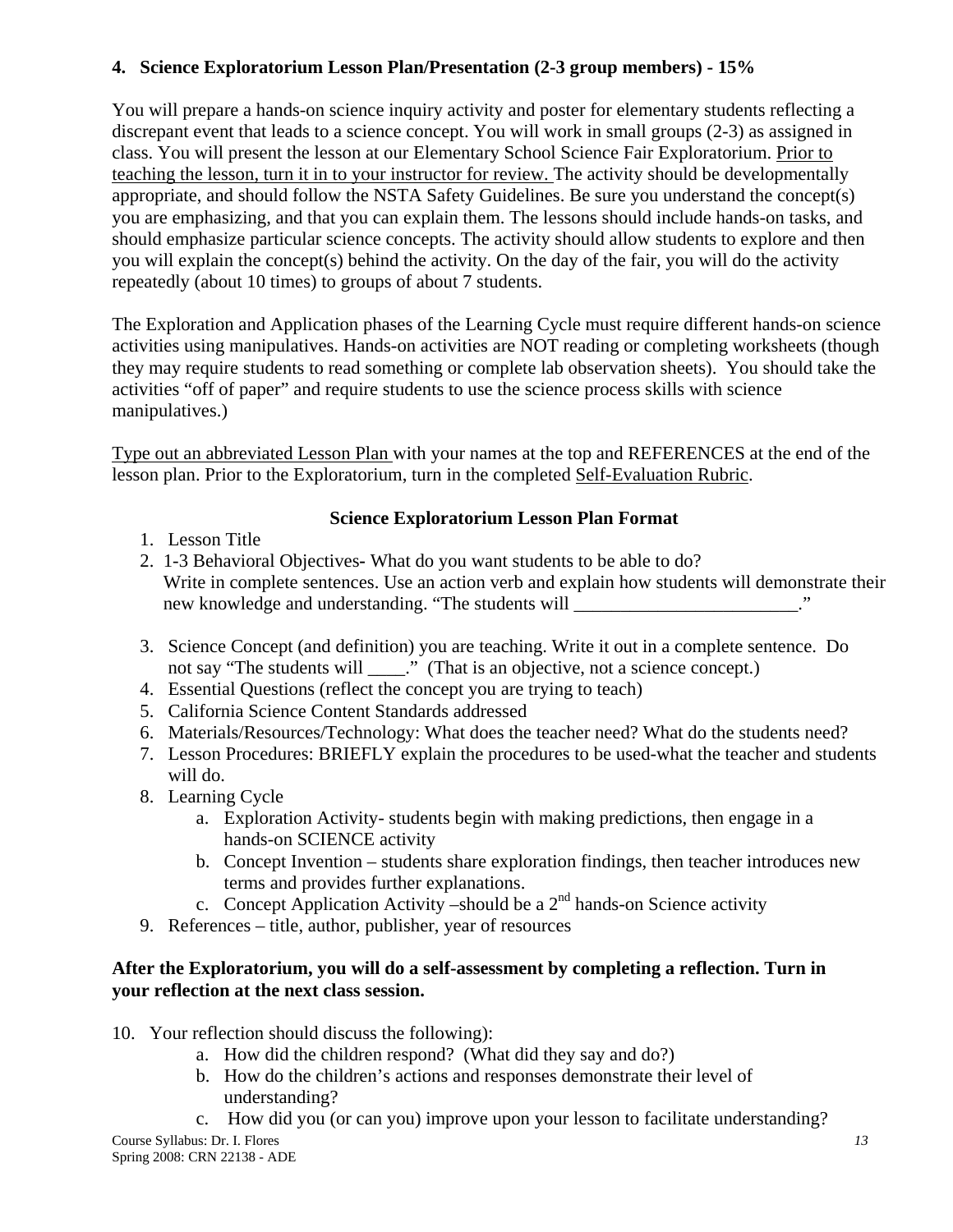## **5. Science Teaching Unit and Presentation – 25%**

The goal of this assignment is for the student to develop long term planning for instruction as well as developing skill for integrated teaching in the elementary grades. For this assignment, you will plan a unit of instruction for an appropriate grade for an interdisciplinary team that includes science and other subject areas as desired. This unit will be appropriate for approximately 3 weeks of instruction for a heterogeneous elementary classroom. You will work with one or two partners of your choosing.

Indepth details of this assignment will be shared in class and posted to WebCT. Please pay attention to the description when completing this assignment.

## **6. TPE Reflection and Response Via Task Stream – 10 %**

## **Standards of Quality and Effectiveness for Professional Teacher Preparation Programs California Commission on Teacher Credentialing**

This course is designed to help those seeking a Multiple Subjects Credential develop the skills, knowledge and attitudes necessary to assist schools and districts in implementing effective programs for all students. The successful candidate will be able to merge theory and practice in order to realize a comprehensive and extensive educational program for all students. Students will document their knowledge and understanding of TPE 14 through assignments completed in EDMS 545. You will be using assignments and tasks from this course as the basis for meeting competencies in TPE 14 for use in the electronic portfolio. These will be indicated to you in class.

\*\*\* NOTE: A completed TPE 14 response is due the last class session as a final exam. You should prepare to post your final TPE response and the required artifact by the last class session no later than 5 pm.

#### NOTE!!!

If you do not post TPE 14 as directed, (1) you will not receive credit for TPE 14 and (2) you will not pass this course.

# **TPE 14: Technology in Teaching and Learning**

Candidates for the teaching credential meeting the National Educational Technology Standards for Teachers.

- I. Technology Operations and Concepts--- Candidates demonstrate a sound understanding of technology operations and concepts.
- II. Planning and Designing Learning Environments and Experiences. Candidates plan and design effective learning environments and experiences supported by technology
- III. Teaching, Learning and the Curriculum. --- Candidates implement curriculum plans that include methods and strategies for applying technology to maximize student learning.
- IV. Assessment and Evaluation. --- Candidates apply technology to facilitate a variety of effective assessment and evaluation strategies.
- V. Productivity and Professional Practice. --- Candidates use technology to enhance their productivity and professional practice.
- VI. Social, Ethical, Legal and Human Issues. ---Candidates understand the social, ethical, legal, and human issues surrounding the use of technology in PK-12 schools and apply those principles in practice.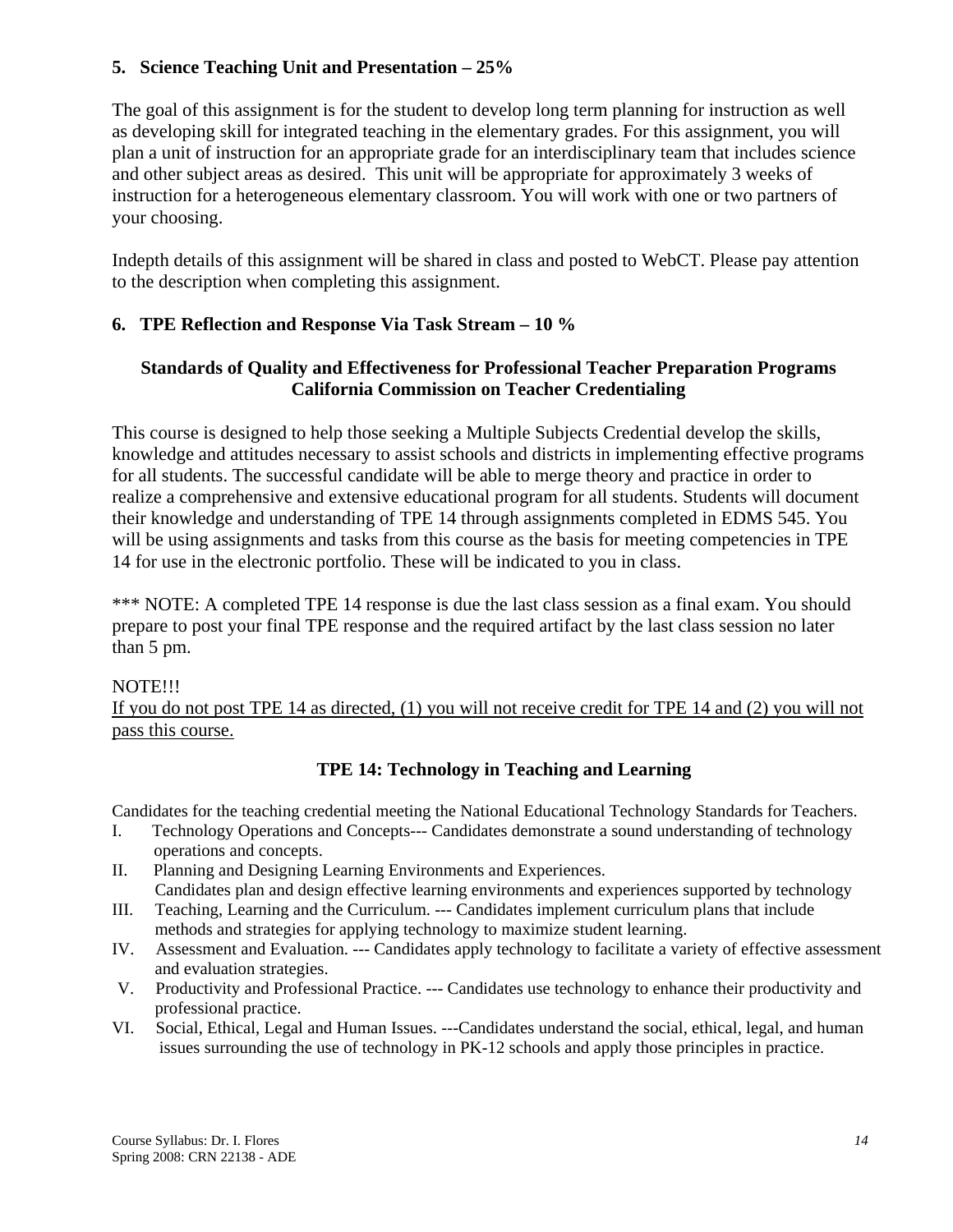### **TASK FOR TPE 14 (Individual)**

You will begin to work on this task before class time on March 4, 2008. Please bring your completed work to class on March 4 so that I can review/assess your work during computer time on this day.

- Select one existing lesson from your integrated curriculum science unit.
- You will integrate technology in your selected lesson by providing opportunities for your students to use technology to support their learning during the selected lesson.
- The following questions should frame your planning:
	- 1. How will you organize and manage the learning/classroom environment so that ALL students have access to the technology they will use in your lesson?
	- 2. How will you assess whether or not your students have reached the intended learning objectives of your lesson?
	- 3. How will you assess whether or not the technology that students used helped them to reach your learning objectives?
- In your lesson plan, create a category called "Integration of Technology" and describe in **full detail** all procedures for this aspect of your lesson.

Suggestions for integrating student use of technology are:

- PowerPoint based presentations by students
- Kidspiration or Inspiration software for concept mapping activities
- Kidpix software for students to graphically/visually represent their learning
- Students use video technology
- Students use digital cameras
- Creating a Filamentality hot list for students to use during a research activity you plan for themthe list must relate to your lesson content.
- A student-created Filamentality hot list on a given topic related to your lesson content.
- Interactive Web sites you select for students to use (you must provide and explain at least 5 examples of such sites connected to your lesson content and learning objectives.
- Another idea of your own choosing for technology integration.

## **7. Active Participation, Collaboration and Professionalism (all or nothing credit) – 5 %**

Teacher education is a professional preparation program and students will be expected to adhere to standards of dependability, professionalism, and academic honesty (refer to rubric attached to this syllabus).

Grading will include a component of "professional demeanor." Students will conduct themselves in ways that are generally expected of those who are entering the education profession, including the following:

- On-time arrival to all class sessions and attendance for the entire class period
- Advance preparation of readings and timely submission of assignments
- A positive attitude at all times
- Active participation in all class discussions and activities
- Respectful interactions with the instructor and other students in all settings
- Carefully considered, culturally aware approaches to solution-finding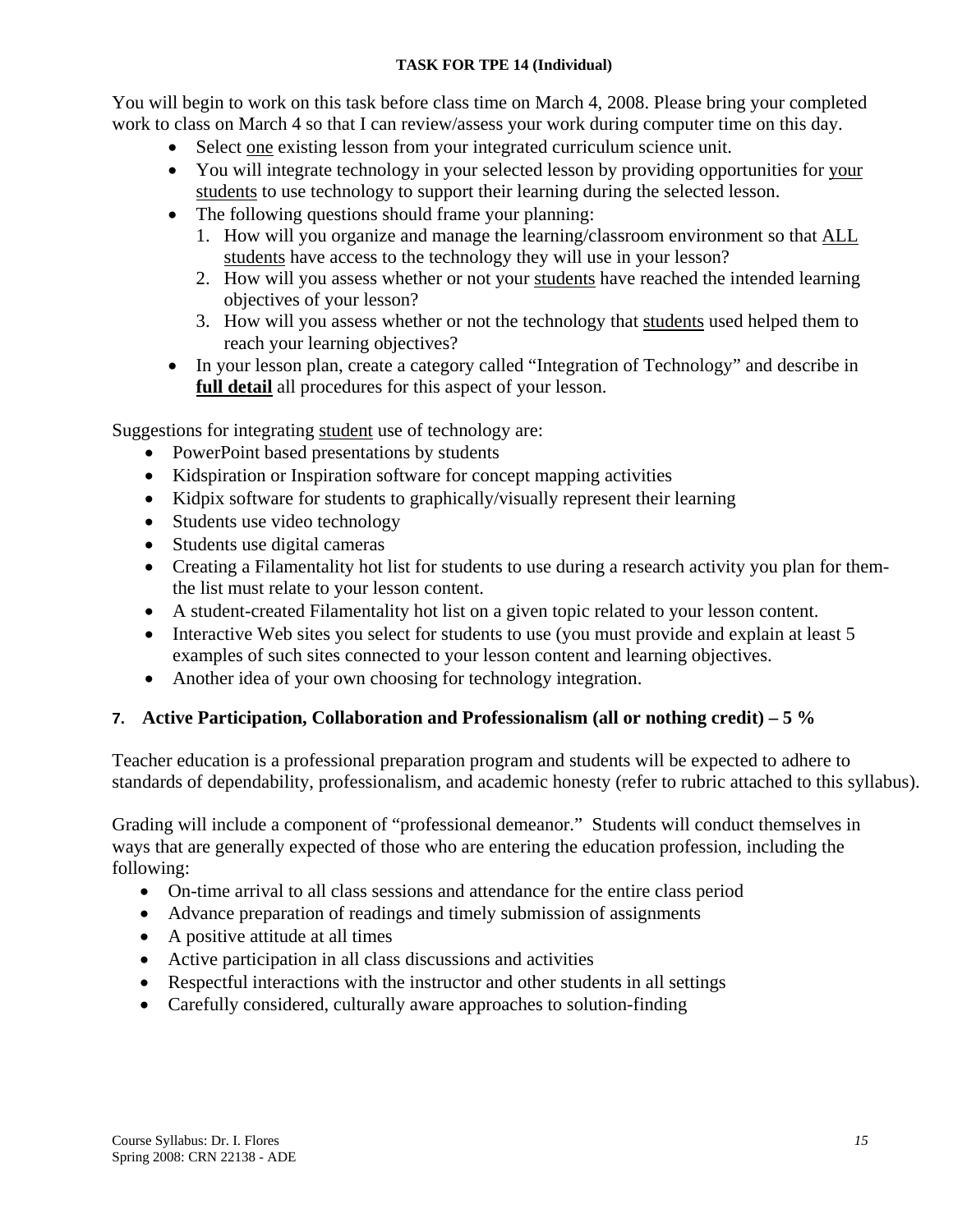**Class Discussions and Participation:** Students will engage in active learning each class session, and will be expected to actively participate. You may loose points for lack of participation based on the following criteria:

- Do you participate in class discussions productively, sharing your knowledge and understandings?
- Do you interact productively with your peers, taking on a variety of roles (leader, follower, etc.)?
- Do you contribute appropriately to group work—do you "do your share"?
- Are you able to accept others' opinions?
- Are you supportive of others' ideas?
- Do you support your peers during their presentations?
- Can you monitor and adjust your participation to allow for others' ideas as well as your own to be heard?

# **Community Building - Sharing Roles (Directors Role): Extra Credit**

In the spirit of giving ownership of the class community to the students, the class determines and takes control of the various activities they would want done in class. Each student will take on leadership roles as Directors of one of the class activities. Some class leadership roles include:

- Director of Directors Assigns Directorships keeps list
- Name Tags Director Make sure everybody has a name tag each class
- Contact Information/Community affairs Director—Make class list with current contact info & Keep records of class events such birthdays etc
- Syllabus and Assignments Director Coordinates assignments due dates making sure everyone is informed
- Assignments Directors
	- o Attendance
- Photographer takes photos of various class activities. Shows them to class.
- Webmaster Find science/science ed websites coordinate, WebCT tasks present to class
- Time Keeper Keep time for allocated tasks and presentations and breaks
- Environmental Directors Ensures tightness of the room after class as well as environmental related issues
- Science & Education News Collects and shares science news from various resources with class –videos, news clips etc
- Noise Control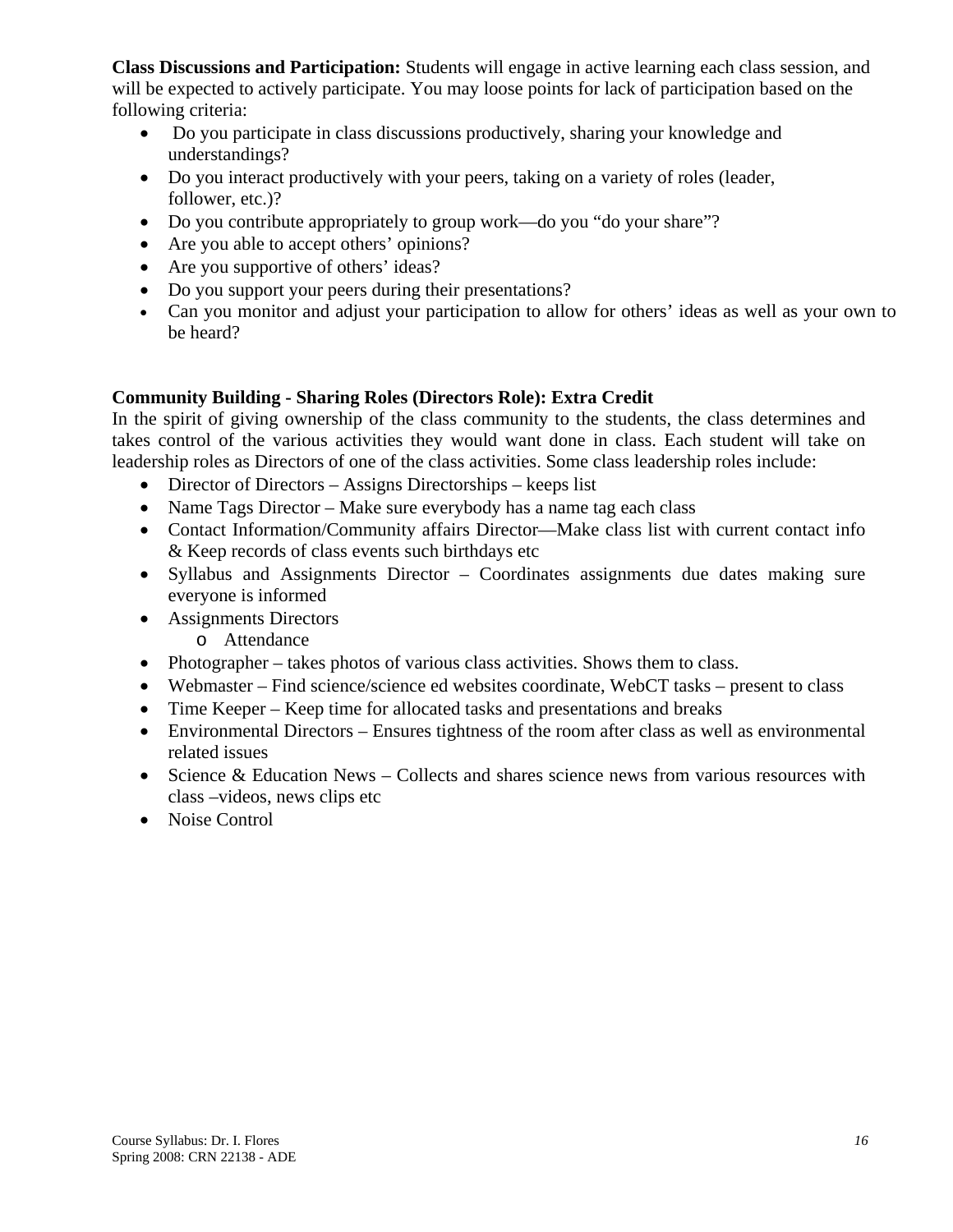## **EDMS 545 Spring 2008 Tentative Topics Schedule**

| <b>Session</b> | <b>Topic</b>                                                                                                                                                    | <b>Chapter</b>                |
|----------------|-----------------------------------------------------------------------------------------------------------------------------------------------------------------|-------------------------------|
| Date           |                                                                                                                                                                 | <b>Readings</b>               |
| 1/22/08        | ~ Course Overview: What is Science? What makes a good science teacher?<br>~ How do we make decisions about what to teach and the best processes<br>to teach it? | Chapters<br>$1, 2, 3$ as a    |
|                | ~ The Nature of Science and Inquiry Processes in Science                                                                                                        | framework for                 |
|                | ~ Review Syllabus - Bring Syllabus to class                                                                                                                     | course concepts               |
|                | $\sim$ Sign up for                                                                                                                                              |                               |
|                | Framework and Standards Tasks Groups (2 or 3 per group)                                                                                                         |                               |
|                | Learning Cycle Hands-on Science Lessons Groups (2 or 3 per group)                                                                                               |                               |
|                | Science Curriculum Unit Groups (3 per group)                                                                                                                    |                               |
|                | $\sim$ Inquiry Processes in Science & The Learning Cycle for Inquiry-based                                                                                      |                               |
|                | lessons<br>$\sim$ Hands-on activities                                                                                                                           |                               |
|                | ~ Introduction to Science Education Content Standards: Bring to all classes                                                                                     |                               |
|                | ~ Introduction to Concept Mapping                                                                                                                               |                               |
|                | $~\sim~$ Big Ideas Paper Discussion                                                                                                                             |                               |
|                | ~ Read Leaning Cycle Handout on WebCT                                                                                                                           |                               |
|                | ~ CA Science Framework and Standards: What themes do we use as a                                                                                                | Chapters 4, 5, 6              |
| 1/29/08        | framework to decide what science students should learn?                                                                                                         |                               |
|                | ~ Standards Tasks I, II, and III (Class Presentations for III):                                                                                                 | <b>Big Ideas Paper</b>        |
|                | ~ Understanding The Learning Cycle: Sequencing Instruction to Ensure                                                                                            | for Ch <sub>4</sub> OR        |
|                | Participation of ALL students                                                                                                                                   | Ch 5 OR Ch 6                  |
|                | ~ The Learning Cycle Application: Instructor-Led Hands-On Science Activity<br>What teaching strategies ensure participation of ALL students?                    | due                           |
|                | ~ Writing Learning Objectives in Science Lesson Planning                                                                                                        |                               |
|                | Assessing Understanding & Student Outcomes in Science Learning                                                                                                  |                               |
|                | $\sim$ Science Unit discussion: Planning & Integrating Other Content Areas (if time)                                                                            |                               |
|                | $\sim$ Tasks I, II, and III due                                                                                                                                 |                               |
|                | Introduction to Science Kits and Resources for Science Teaching: Making                                                                                         | Chapters 7, 8, 9              |
| 2/05/06        | Science Content Accessible to ALL students                                                                                                                      |                               |
|                | ~ Group Work on Learning Cycle Lessons                                                                                                                          | Concept                       |
|                | ~ Science Unit Discussion: Planning and Integrating Other Content Areas                                                                                         | <b>Map for</b>                |
|                | ~ Teaching Strategies: Instructor-Led Hands-On Science Activity<br>~ Standards Tasks II and III final version due-Post to WebCT                                 | Ch 7 OR<br>Ch 8 OR            |
|                | $\sim$ Learning Cycle Lesson Plan due for Teams 1, 2, 3, and 4 by Feb 8 -                                                                                       | Ch 9 due                      |
|                | Post to WebCT by 5PM                                                                                                                                            |                               |
|                | ~ Safety in Elementary Science Classrooms                                                                                                                       | Chap. 11, 12, 13              |
| 2/12/08        | - Teaching Strategies: Instructor-Led Hands-On Science Activity                                                                                                 |                               |
|                | ~ Group Work on Integrated Science Unit                                                                                                                         | <b>Big Ideas Paper</b>        |
|                | ~ Learning Cycle Lesson Presentations (Teams 1, 2, 3, and 4)                                                                                                    | for Ch 11 OR                  |
|                | $\sim$ Learning Cycle Lesson Plan due for Teams 5, 6, 7, and 8 due by Feb 15 –                                                                                  | <b>Ch 12 OR</b>               |
|                | Post to WebCT by 5 PM<br>$\sim$ Science Fairs and the Inquiry Model                                                                                             | Ch 13 due<br>Chap. 14, 15, 16 |
| 2/19/08        | $\sim$ Science Fair Lesson Plan Group Work - LP due 2/26/08 by start of class                                                                                   |                               |
|                | ~ Teaching Strategies: Instructor-Led Hands-On Science Activity                                                                                                 | Concept                       |
|                | ~ Group Work on Integrated Science Unit                                                                                                                         | <b>Map</b> for                |
|                | ~ Learning Cycle Lesson Presentation (Teams 5, 6, 7, and 8)                                                                                                     | <b>Ch 14 OR</b>               |
|                | ~ Learning Cycle Lesson Plan due for Teams 9, 10, 11, and 12 by Feb 22 -                                                                                        | <b>Ch 15 OR</b>               |
|                | Post to WebCT by 5 PM                                                                                                                                           | Ch 16 due                     |
|                | ~ Adapting Science curriculum for children with Special Needs                                                                                                   | Chap. 18, 19, 21              |
| 2/26/08        | $\sim$ Technology in Science Teaching and Learning                                                                                                              |                               |
|                | ~ Teaching Strategies: Instructor-Led Hands-On Science Activity                                                                                                 | <b>Big Ideas Paper</b>        |
|                | ~ Group Work on Integrated Science Unit                                                                                                                         | for Ch 18 OR Ch               |
|                | ~ Learning Cycle Lesson Presentation (Teams 9, 10, 11 and 12)                                                                                                   | 19 OR Ch 21 due               |
|                | ~ Begin Draft on Reflective Responses for TPE 14 to bring $3/04/07$ (Session 7)                                                                                 |                               |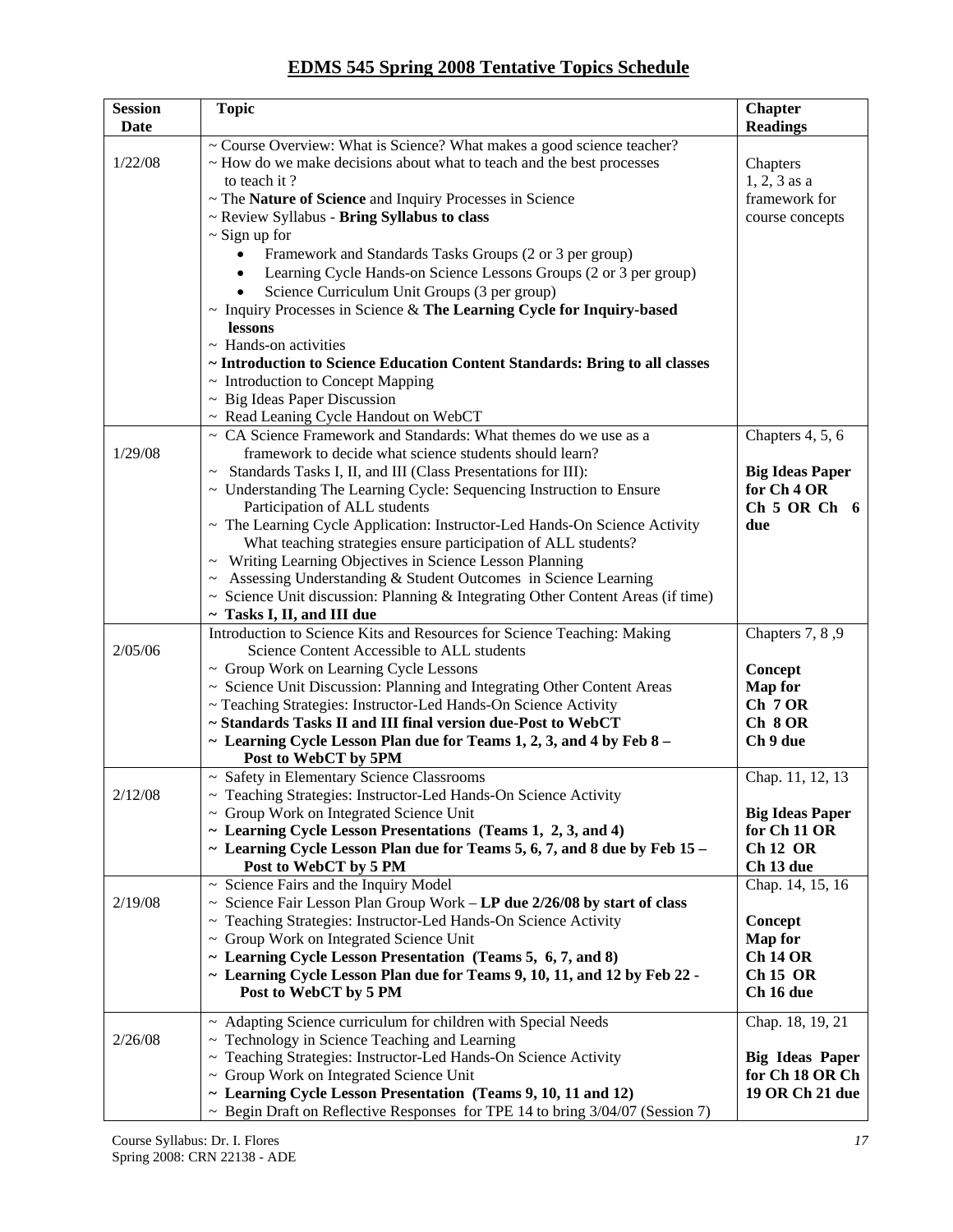|         | $\sim$ Computer Lab Time                                                               |  |
|---------|----------------------------------------------------------------------------------------|--|
| 3/04/08 | Review of Reflective Response Draft and Artifact for TPE 14 (Technology)               |  |
|         | Bring Integrated Science Unit to work on.                                              |  |
|         |                                                                                        |  |
|         | <b>Science Exploratorium Presentations - Tentative Date</b><br>$\tilde{\phantom{a}}$   |  |
|         | Alvin Dunn Elementary                                                                  |  |
|         | Last Day of Classes –                                                                  |  |
| 3/11/08 | $\sim$ Unit Plan Presentations                                                         |  |
|         | $\sim$ Contemporary Issues in Science Education                                        |  |
|         | Unit Plans Due – Turn in one hard copy to instructor AND post to WebCT<br>By 5 PM      |  |
|         | Last Day to Post TPE 14 Reflective Response (with artifact) to<br>TaskStream - by 5 PM |  |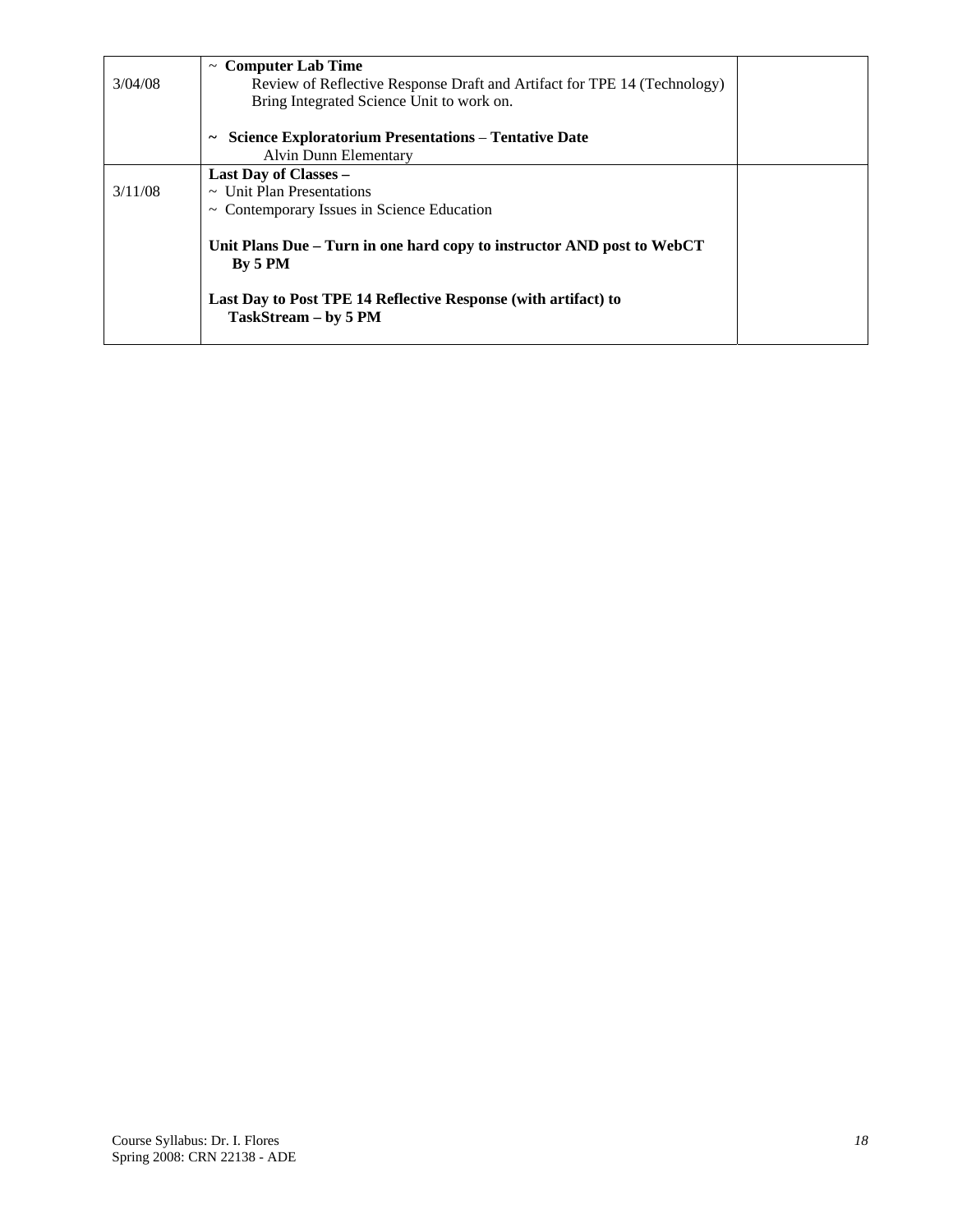| PART 1:                                           | PART 2:                                  | PART 3:                                         |
|---------------------------------------------------|------------------------------------------|-------------------------------------------------|
| <b>LANGUAGE STRUCTURE AND</b>                     | <b>METHODOLOGY</b>                       | <b>CULTURE AND</b>                              |
| FIRST- AND SECOND-LANGUAGE                        | OF BILINGUAL, ENGLISH LANGUAGE           | <b>CULTURAL DIVERSITY</b>                       |
|                                                   |                                          |                                                 |
| <b>DEVELOPMENT</b>                                | DEVELOPMENT,                             |                                                 |
|                                                   | AND CONTENT INSTRUCTION                  |                                                 |
| I. Language Structure and Use:                    | I. Theories and Methods of Bilingual     |                                                 |
| <b>Universals and Differences</b>                 | <b>Education</b>                         | <b>I. The Nature of Culture</b>                 |
| (including the structure of English)              |                                          |                                                 |
|                                                   |                                          |                                                 |
| A. The sound systems of language                  | A. Foundations                           | A. Definitions of culture                       |
| (phonology)                                       |                                          |                                                 |
| <b>B.</b> Word formation (morphology)             | B. Organizational models: What works for | <b>B.</b> Perceptions of culture                |
|                                                   | whom?                                    |                                                 |
| C. Syntax                                         | C. Instructional strategies              | C. Intra-group differences (e.g., ethnicity,    |
|                                                   |                                          |                                                 |
|                                                   |                                          | race, generations, and micro-cultures)          |
| <b>D.</b> Word meaning (semantics)                | II. Theories and Methods for Instruction | D. Physical geography and its effects on        |
|                                                   | In and Through English                   | culture                                         |
|                                                   | A. Teacher delivery for both English     |                                                 |
| E. Language in context                            | language development and content         | E. Cultural congruence                          |
|                                                   |                                          |                                                 |
|                                                   | instruction                              |                                                 |
| F. Written discourse                              | B. Approaches with a focus on English    | II. Manifestations of Culture: Learning         |
|                                                   | language development                     | <b>About Students</b>                           |
| G. Oral discourse                                 | C. Approaches with a focus on content    | A. What teachers should learn about their       |
|                                                   | area instruction (specially designed     | students                                        |
|                                                   |                                          |                                                 |
|                                                   | academic instruction delivered in        |                                                 |
|                                                   | English)                                 |                                                 |
| H. Nonverbal communication                        |                                          | <b>B.</b> How teachers can learn about their    |
|                                                   | D. Working with paraprofessionals        | students                                        |
| I. Language Change                                |                                          | C. How teachers can use what they learn         |
|                                                   |                                          | about their students (culturally responsive     |
|                                                   |                                          |                                                 |
|                                                   |                                          |                                                 |
|                                                   |                                          | pedagogy)                                       |
| II. Theories and Factors in First- and            | III. Language and Content Area           |                                                 |
| <b>Second-Language Development</b>                | <b>Assessment</b>                        |                                                 |
|                                                   |                                          |                                                 |
|                                                   |                                          |                                                 |
|                                                   |                                          | <b>III. Cultural Contact</b>                    |
| A. Historical and current theories and models     |                                          |                                                 |
|                                                   |                                          |                                                 |
| of language analysis that have                    | A. Purpose                               | A. Concepts of cultural contact                 |
| implications for second-language                  |                                          |                                                 |
| development and pedagogy                          |                                          |                                                 |
| B. Psychological factors affecting first- and     | <b>B.</b> Methods                        | <b>B.</b> Stages of individual cultural contact |
| second-language development                       |                                          |                                                 |
|                                                   |                                          |                                                 |
| C. Socio-cultural factors affecting first- and    | C. State mandates                        | C. The dynamics of prejudice                    |
| second-language development                       |                                          |                                                 |
| D. Pedagogical factors affecting first- and       | <b>D.</b> Limitations of assessment      | <b>D.</b> Strategies for conflict resolution    |
| second-language development                       |                                          |                                                 |
| E. Political factors affecting first- and second- | E. Technical concepts                    |                                                 |
| language development                              |                                          |                                                 |
|                                                   |                                          |                                                 |
|                                                   |                                          |                                                 |
|                                                   |                                          | IV. Cultural Diversity in U.S. and CA.          |
|                                                   |                                          | A. Historical perspectives                      |
|                                                   |                                          |                                                 |
|                                                   |                                          |                                                 |
|                                                   |                                          | <b>B.</b> Demography                            |
|                                                   |                                          |                                                 |
|                                                   |                                          |                                                 |
|                                                   |                                          | C. Migration and immigration                    |